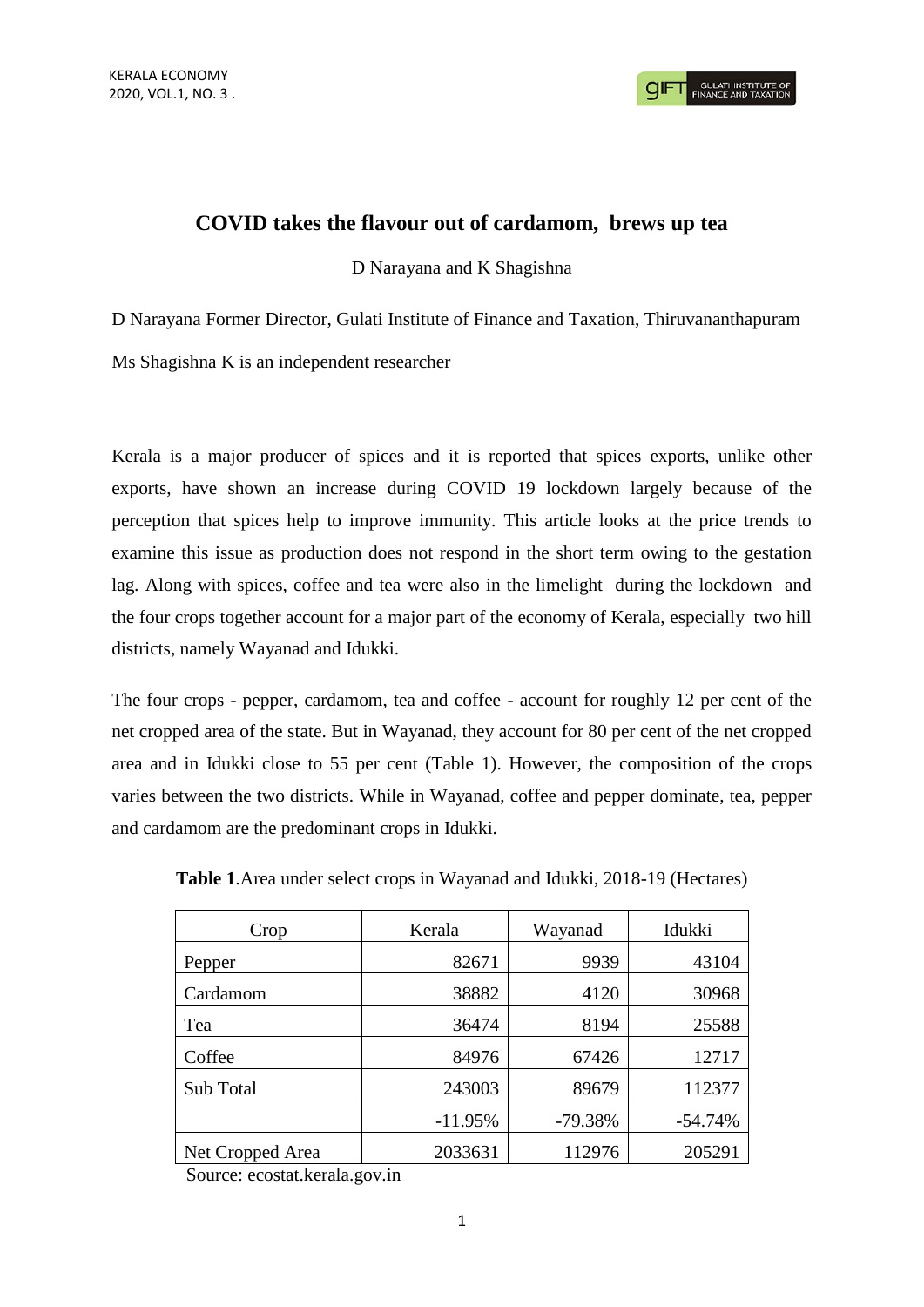| Year        | Pepper (Cochin) | Cardamom<br>(All India) | Coffee<br>(Cochin) | Tea<br>(All India) |  |
|-------------|-----------------|-------------------------|--------------------|--------------------|--|
| $2010 - 11$ | 197.05          | 968.22                  | 112.54             | 80.28              |  |
| $2011 - 12$ | 318.77          | 645.62                  | 140.41             | 80.37              |  |
| $2012 - 13$ | 398.18          | 686.89                  | 152.12             | 105.02             |  |
| $2013 - 14$ | 448.29          | 649.2                   | 155.11             | 100.84             |  |
| $2014 - 15$ | 686.64          | 754.01                  | 178.15             | 102.49             |  |
| $2015 - 16$ | 655.22          | 627.12                  | 163.11             | 111.67             |  |
| $2016 - 17$ | 694.77          | 1088.5                  | 158.33             | 115.81             |  |
| $2017 - 18$ | 473.73          | 955.56                  | 157.21             | 114.04             |  |
| $2018 - 19$ | 378.21          | 1520.3                  | 164.45             | 127.78             |  |
| $2019 - 20$ | 347.08          | 2908.5                  | 158.08             | 119.12             |  |

**Table 2.** Average annual prices of select crops, 2010-11 to 2019 - 20 (Rs per kg)

 Source: For Pepper and Cardamom, indiaspices.com; For Coffee, indiacoffee.org; For Tea, teaboard.gov.in

Note: For Pepper and Cardamom, Average Domestic Prices are shown. For Coffee, All India Export Prices are presented. For Tea, Weekly Average Price of the Last Week of December is shown. While for Tea Calendar Year is taken, for other crops Financial Year is considered.

In order to analyze the impact of COVID -19 lockdown on prices of these four commodities, it is essential to examine the price trends over the last ten years. As is evident from figure 1 and table 2, pepper prices follow the old dictum of sharp increase followed by an equally sharp fall. Prices jumped over three fold in around four years, rising by over 30 per cent every year after a large jump of 60 per cent in 2011-12. It remained at that level for the next three years. Prices fell 32 per cent, 20 per cent, and 10 per cent respectively in the next three years. Almost all the gains were erased over a period of three years; the prices falling back to the levels of 2011-12 in 2019-20.



**Figure 1.**Annual prices of Cardamom and Pepper, 2010 -11 to 2019 - 20 (Rs per kg)

2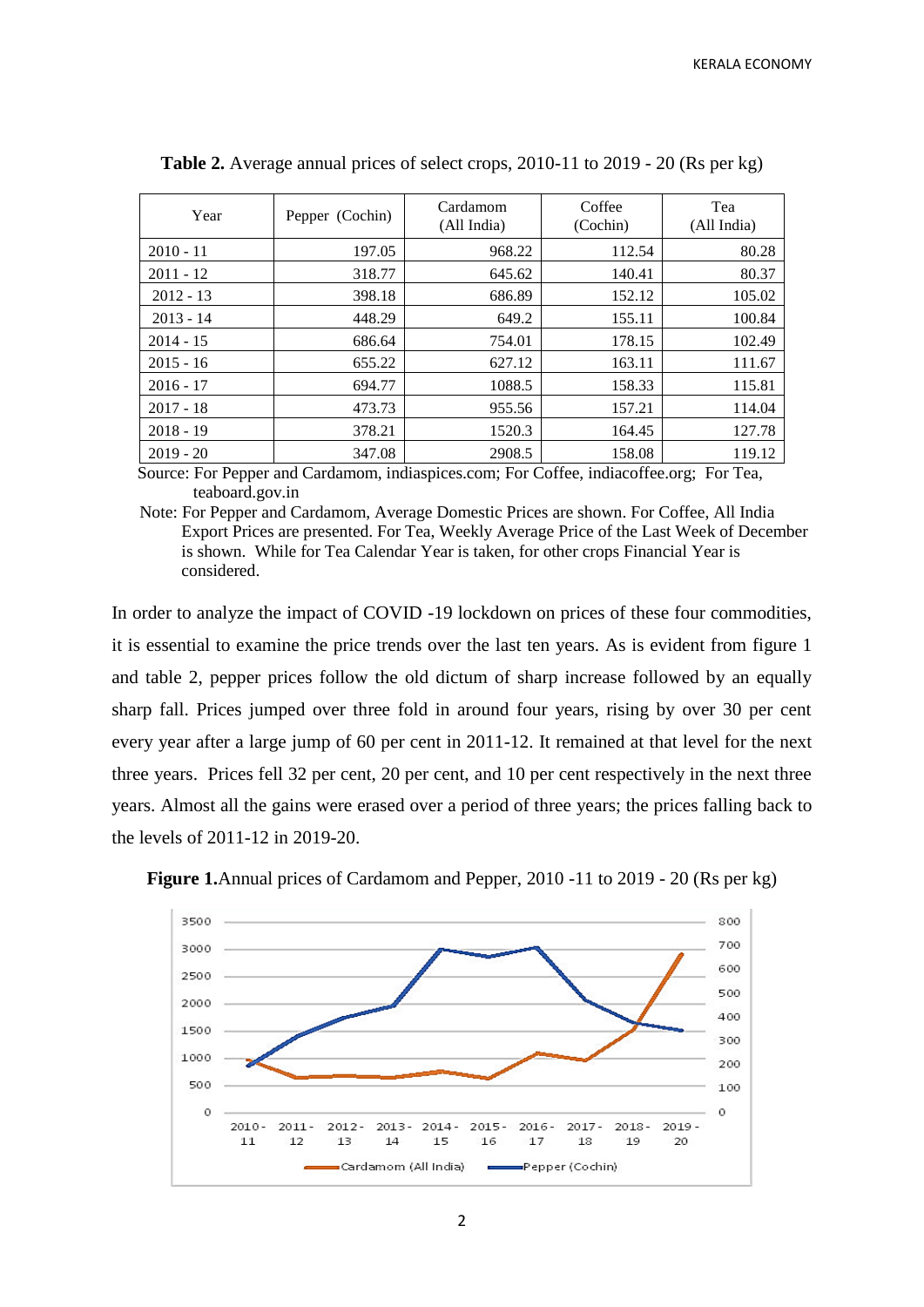## Source: Same as Table 2

Cardamom prices show a pattern similar to that of pepper (figure 1 and table 2). 30 per cent fall was witnessed in 2011-12 and the prices continued to prevail at that level with minor year on year fluctuations for the next five years. The year 2016-17 witnessed a sharp 80 per cent increase in prices. In 2018-19 prices went up by 50 per cent and by a whopping 100 per cent in 2019-20 taking it to almost trifold of the level in 2016-17. Thus it is clearly evident that the prices of both pepper and cardamom are characterised by deep cyclical movements. Price increases, whenever they occur, are large followed by equally large falls. The year 2019-20 was the trough for pepper but the peak for cardamom. As is evident around 100 per cent increase over a period of three to four years and 50 per cent fall over an equal number of years is not unusual for these crops.

Unlike the prices of two spices the prices of the two plantation crops set a different trend (figure 2 and table 2). Export prices of coffee showed steady rise from 2010-11 to 2014-15, the terminal year prices being around 60 per cent higher than those in 2010-11. The prices fell by around 10 per cent during the next two years and continued to remain at that level for the next four years (2016-17 to 2019-20). This was the price level of 2012-13 and 2013 -14. Thus, coffee prices after the sharp jump in 2011-12 and 2012-13, more or less continued to remain at that level till 2019-20, with minor fluctuations.





Source: Same as Table 2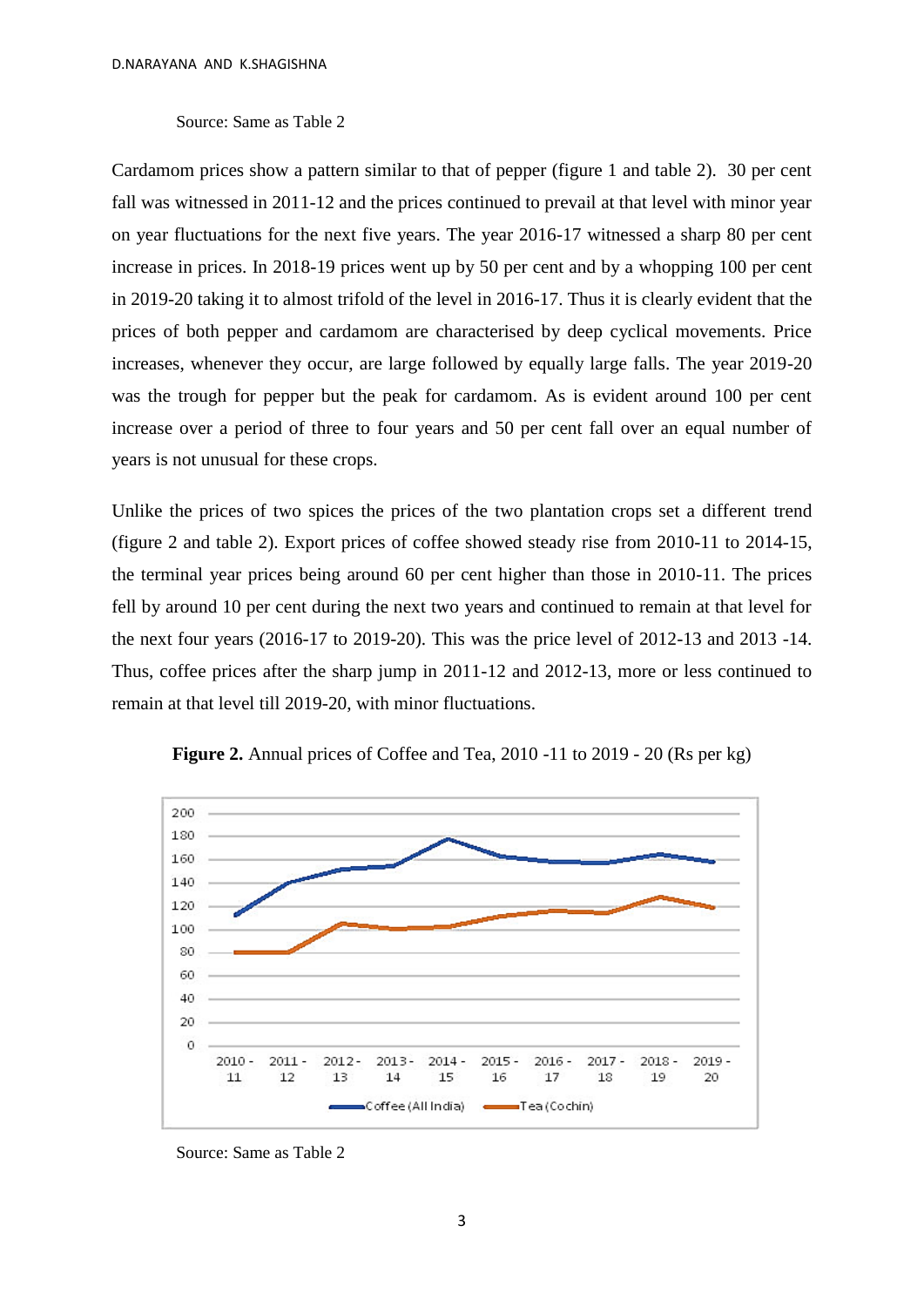KERALA ECONOMY

However prices of tea moved very differently from that of coffee. Its evolution is more like a step function(figure 2 and table 2). It rises by a relatively small per cent in one year, stabilises at that level the next two or three years before taking the next step. It jumped 25 per cent in 2012, by around 10 per cent in 2015 and by another 12 per cent in 2017. Thus, over a period of 10 years the prices increased by around 50 per cent, never showing any sharp fall. The crop is that way very different from spices or coffee, mainly due to the large domestic demand that brings stability in prices.

Now the question arises is that what is the impact of COVID -19 and the lockdown on the price front of these commodities ? As regards tea, in 2019, the monthly average prices were showing a declining trend from April. Initially, the decline was mild but gained pace from June. The price of August 2019 was about 19 per cent lower than that of January 2019 (Table 3). The low prices continued till March 2020. The first month of the lockdown period witnessed the price rising by over 20 per cent. Another 22 per cent increase was seen in July, 25 per cent in August and 13 per cent in September. Thus, the September prices were twice that in January and February. In effect, while it took eight years for the prices to double between 2010 and 2018, the same level was achieved in eight months during COVID-19 times. While the large gains in prices would benefit the planters, the other side of the story is that the common man's drink suffered a huge hit during COVID-19.

| Month     | Pepper |      | Cardamom |      | Coffee |      | Tea  |      |
|-----------|--------|------|----------|------|--------|------|------|------|
|           | 2019   | 2020 | 2019     | 2020 | 2019   | 2020 | 2019 | 2020 |
| January   | 371    | 343  | 1432     | 3802 | 142    | 180  | 111  | 96   |
| February  | 364    | 333  | 1398     | 3313 | 139    | 192  | 111  | 93   |
| March     | 347    | 321  | 1471     | 2693 | 137    | 205  | 112  | 93   |
| April     | 353    | 330  | 1813     | ---  | 135    | 206  | 111  | 112  |
| May       | 367    | 328  | 2443     | 1770 | 146    | 209  | 107  | 101  |
| June      | 367    | 334  | 2873     | 1477 | 154    | 210  | 103  | 108  |
| July      | 355    | 325  | 3436     | 1619 | 162    | 212  | 91   | 132  |
| August    | 355    | 336  | 3252     | 1683 | 156    | 220  | 90   | 165  |
| September | 347    | 345  | 3040     | 1634 | 158    | 214  | 93   | 186  |
| October   | ---    | ---  | ---      | ---  | 157    | 210  | ---  |      |

**Table 3.** Month - wise prices of select crops, 2019-20 (Rs per Kg)

Source: Same as Table 2

Note: For Pepper and Cardamom, Monthly Average Prices are taken; For Coffee, Raw Coffee Price (Karnataka) of the last working day of the month id presented. Price range is given in the publication and we have taken the maximum of the range; For Tea, Average Prices of the auction centres in South India are taken.

4